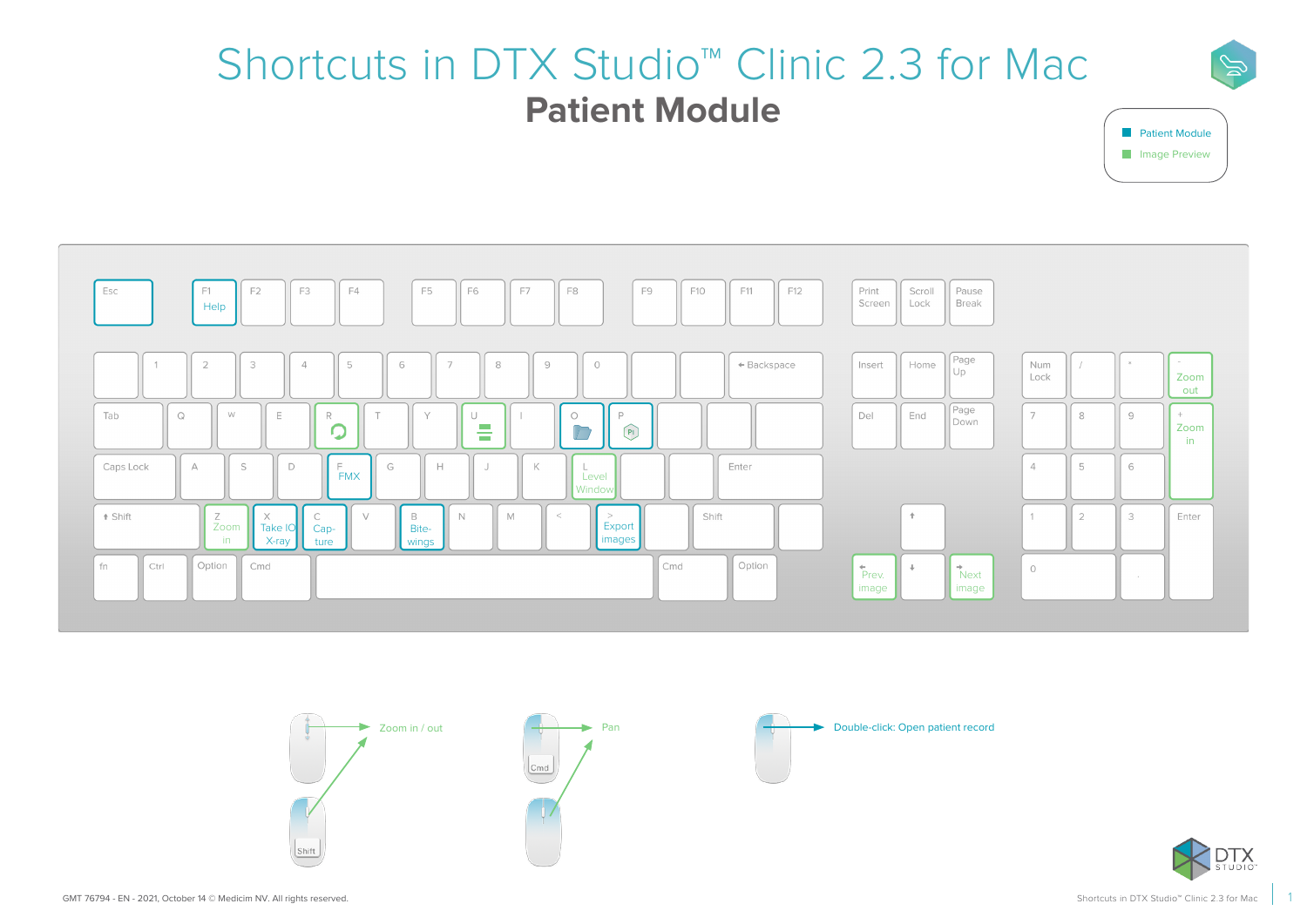#### Shortcuts in DTX Studio™ Clinic 2.3 for Mac **Open Patient Record** Switch workspaces:

| <b>OWNLUT WORKSPUCCS.</b>                                                          |                                            |  |
|------------------------------------------------------------------------------------|--------------------------------------------|--|
| $(\text{fn} + \text{F2}: 3D$ patient / Dental scan $(\text{fn} + \text{F7}: Ceph)$ |                                            |  |
| $(\text{fn} + \text{F3}: 3D$ panoramic                                             | (fn +) F8: Clinical pictures               |  |
| $(\text{fn} + \text{F4} : \text{Tooth})$                                           | $(\text{fn} + \text{F9: Implant})$         |  |
| $(\text{fn} + \text{F5: Panoramic})$                                               | (fn +) F10: Intraoral camera               |  |
| $(fn +)$ F6: Intraoral                                                             | $(\text{fn} + \text{F12})$ : Recent images |  |
|                                                                                    |                                            |  |







 $\blacksquare$  2D **3D**  Di